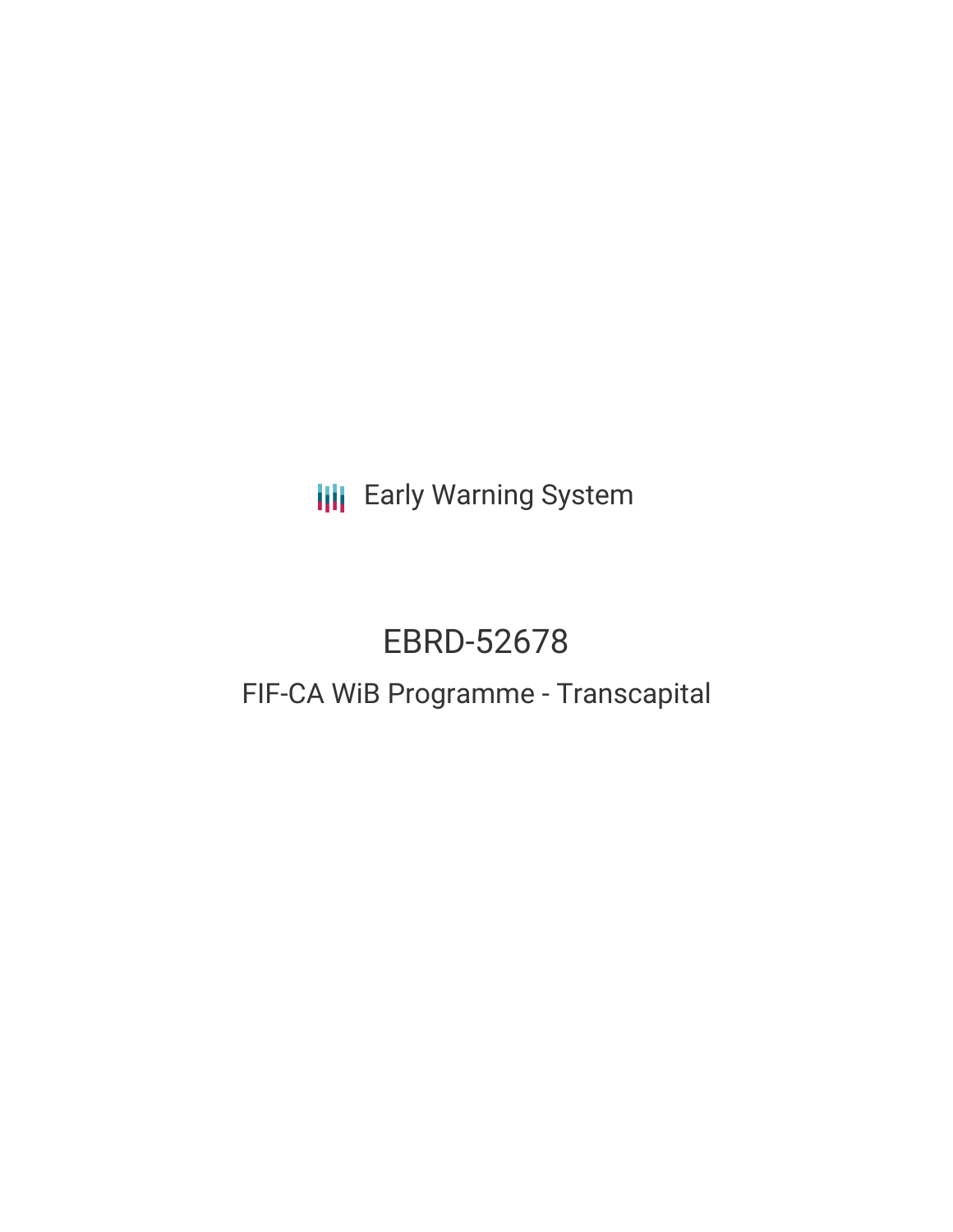

# **Quick Facts**

| <b>Countries</b>               | Mongolia                                                |
|--------------------------------|---------------------------------------------------------|
| <b>Financial Institutions</b>  | European Bank for Reconstruction and Development (EBRD) |
| <b>Status</b>                  | Approved                                                |
| <b>Bank Risk Rating</b>        | FI                                                      |
| <b>Voting Date</b>             | 2021-11-09                                              |
| <b>Borrower</b>                | TRANSCAPITAL NBFI LLC                                   |
| <b>Sectors</b>                 | Finance                                                 |
| <b>Investment Type(s)</b>      | Loan                                                    |
| <b>Investment Amount (USD)</b> | $$1.75$ million                                         |
| <b>Project Cost (USD)</b>      | $$1.75$ million                                         |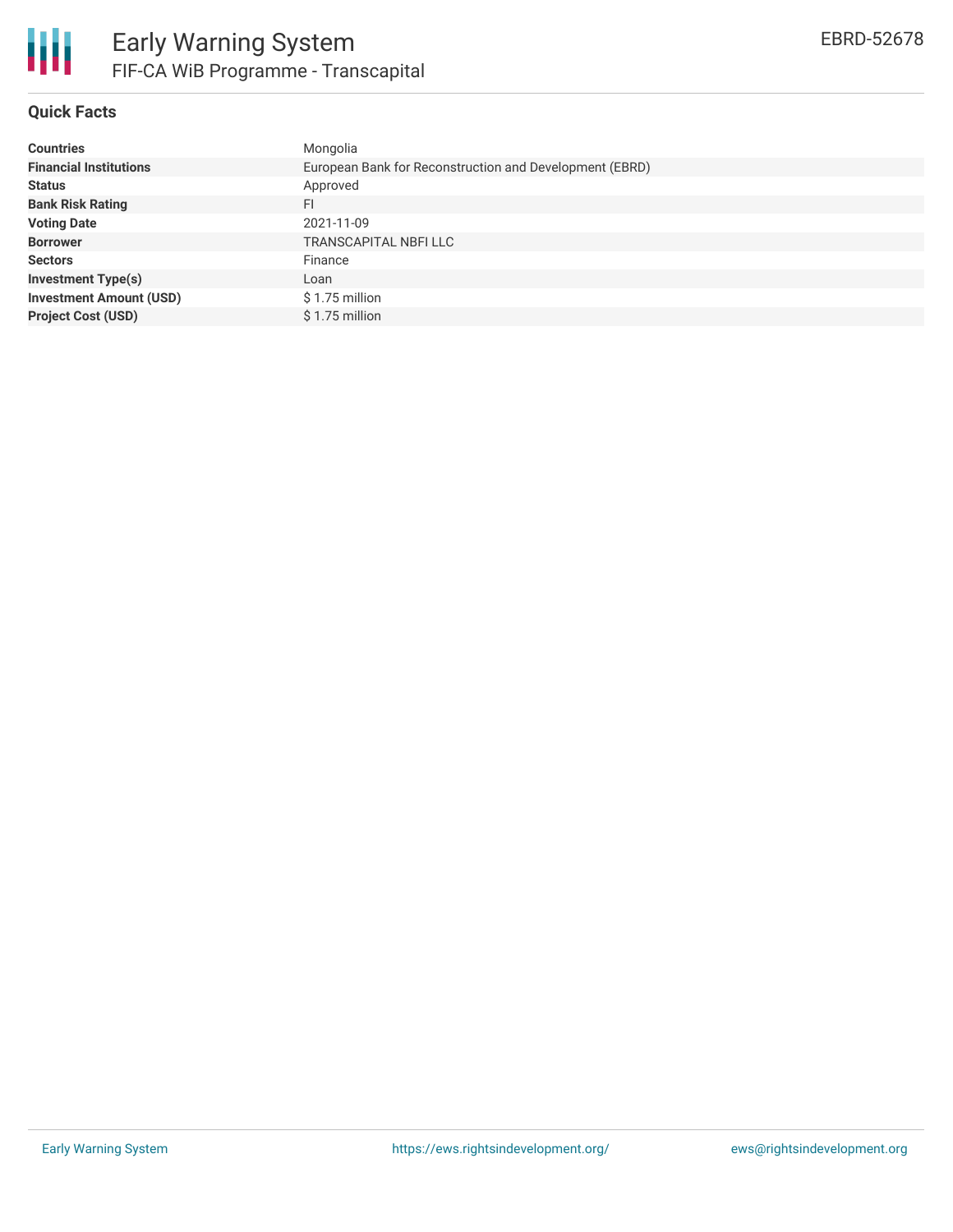

# **Project Description**

According to the Bank's website, the project provides funding to Transcapital NBFI LLC to finance lending to women-led micro, small and medium-sized enterprises in Mongolia.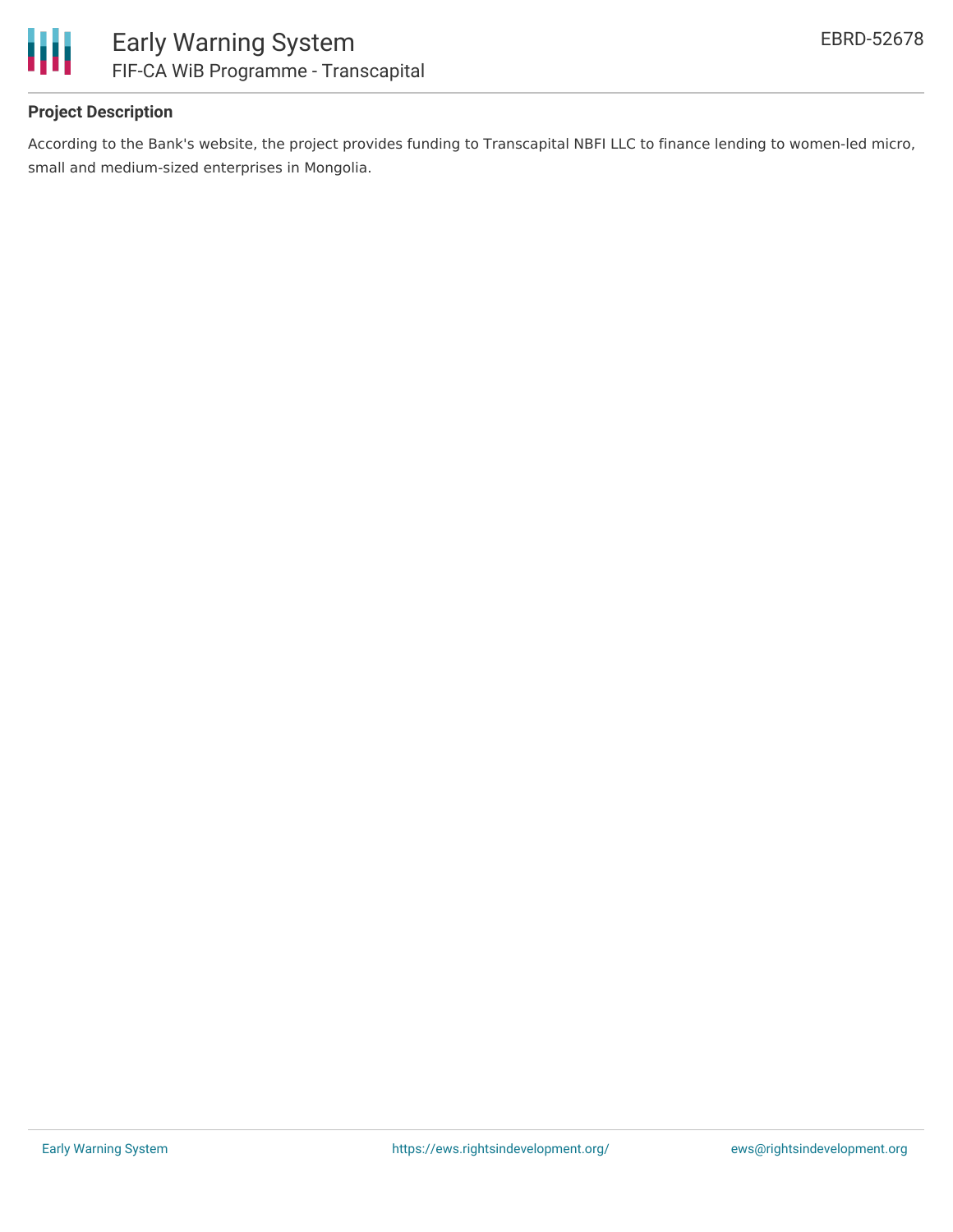## **Investment Description**

European Bank for Reconstruction and Development (EBRD)

### **Financial Intermediary**

Financial Intermediary: A commercial bank or financial institution that receives funds from a development bank. A financial intermediary then lends these funds to their clients (private actors) in the form of loans, bonds, guarantees and equity shares. Financial intermediaries include insurance, pension and equity funds. The direct financial relationship is between the development bank and the financial intermediary.

[Transcapital](file:///actor/3769/) Mongolia Non-bank Financial Institution (TCMN) (Financial Intermediary)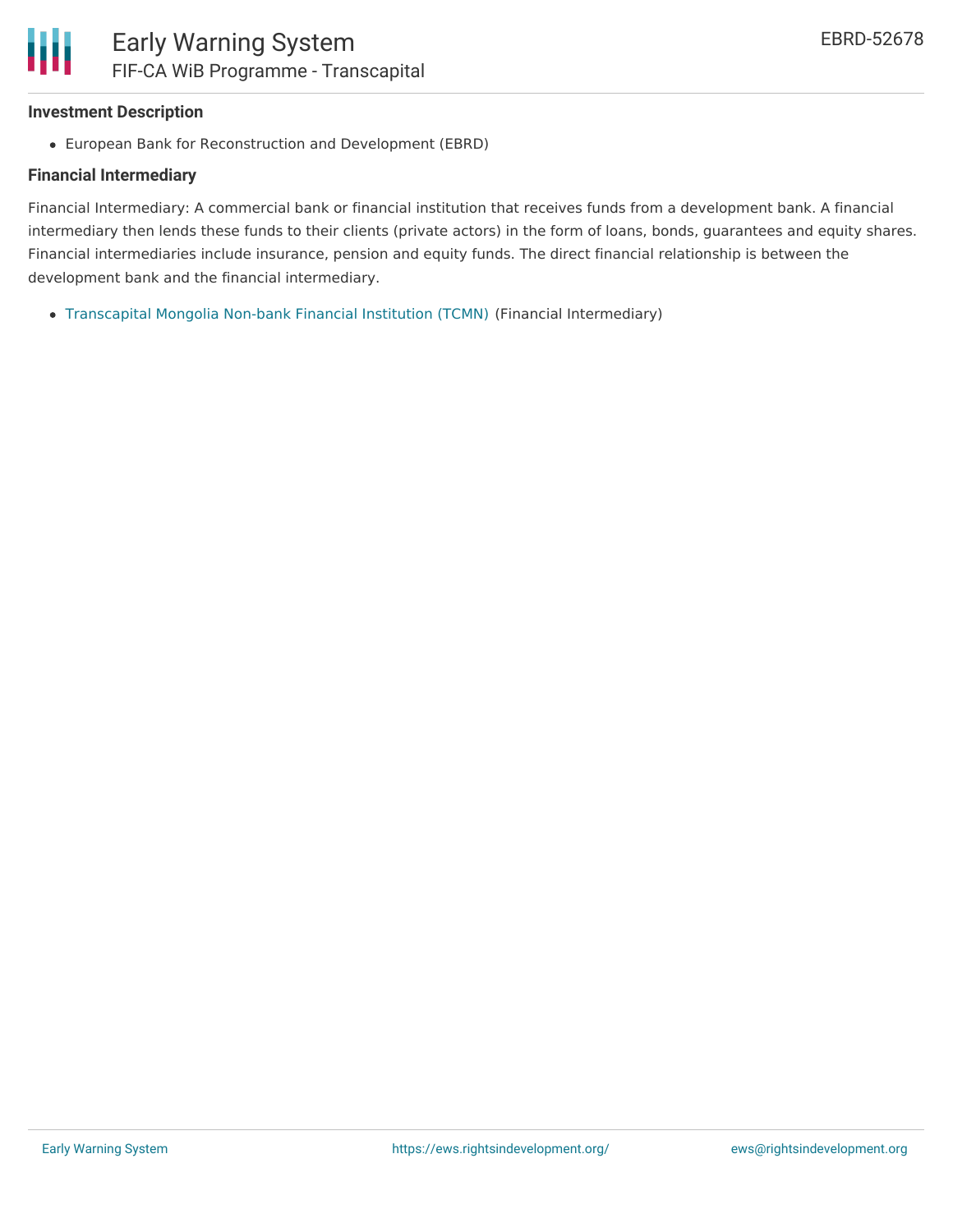

# **Private Actors Description**

Established in 2001, TCMN is the 3rd largest non-bank financial institution in the country and has the highest MSE lending share among its peers.The company provides loans to MSMEs, households and individuals in the Ulaanbaatar area (19 branches) and 15 rural provinces of the country (16 branches).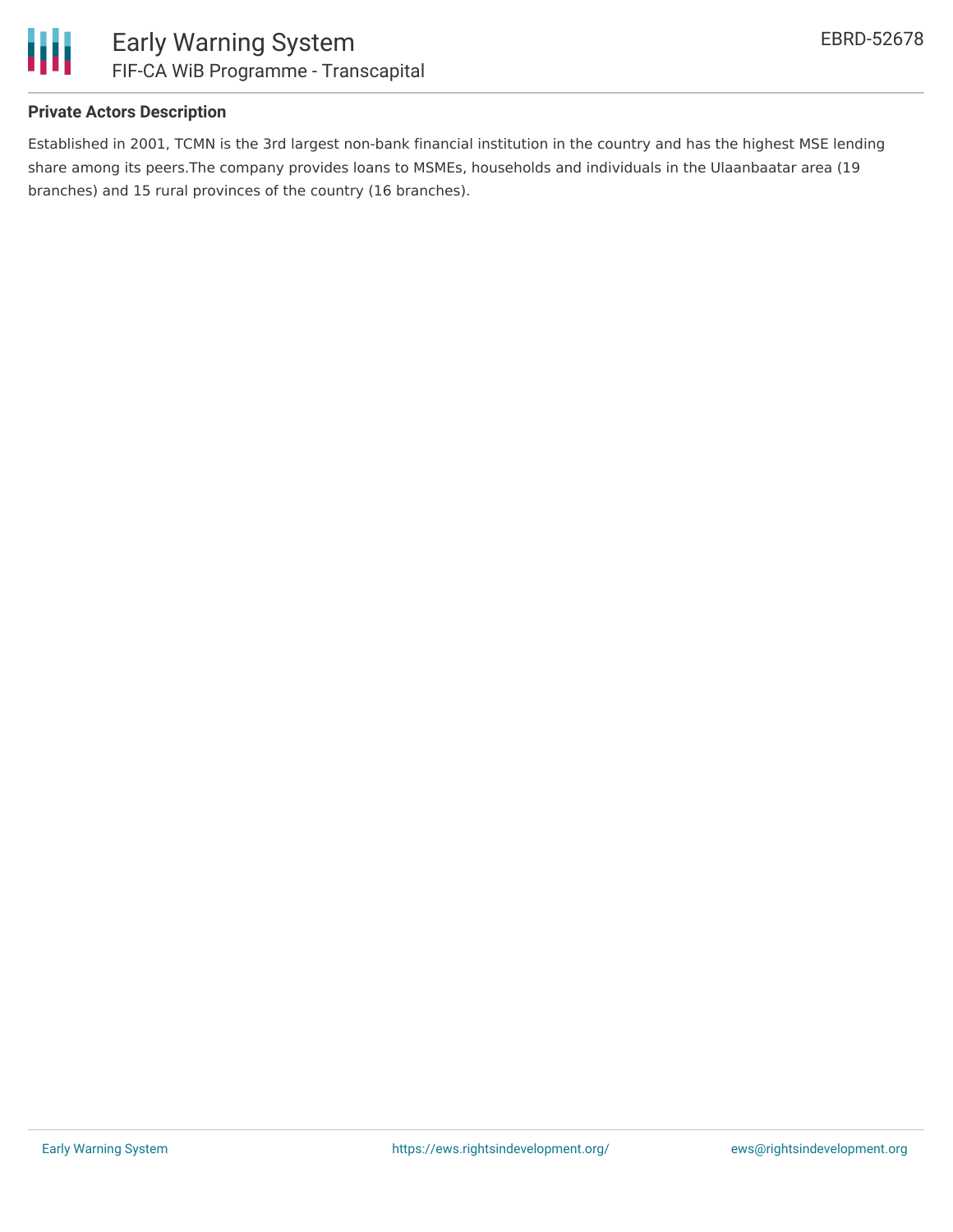PROJECT CONTACT INFORMATION

Ms Oyun-Erdene B oyunerdene@transcapital.mn www.transcapital.mn Transcapital Building, Partisan's Street, Sukhbaatar District, 4th khoroo, Ulaanbaatar 14250, Mongolia

#### ACCESS TO INFORMATION

You can request information by emailing: accessinfo@ebrd.com or by using this electronic form: https://www.ebrd.com/eform/information-request

#### ACCOUNTABILITY MECHANISM OF EBRD

The Project Complaint Mechanism (PCM) is the independent complaint mechanism and fact-finding body for people who have been or are likely to be adversely affected by an European Bank for Reconstruction and Development (EBRD)-financed project. If you submit a complaint to the PCM, it may assess compliance with EBRD's own policies and procedures to prevent harm to the environment or communities or it may assist you in resolving the problem that led to the complaint through a dialogue with those implementing the project. Additionally, the PCM has the authority to recommend a project be suspended in the event that harm is imminent.

You can contact the PCM at: pcm@ebrd.com or you can submit a complaint online using an online form at: http://www.ebrd.com/eform/pcm/complaint\_form?language=en

You can learn more about the PCM and how to file a complaint at: http://www.ebrd.com/work-with-us/project-finance/projectcomplaint-mechanism.html